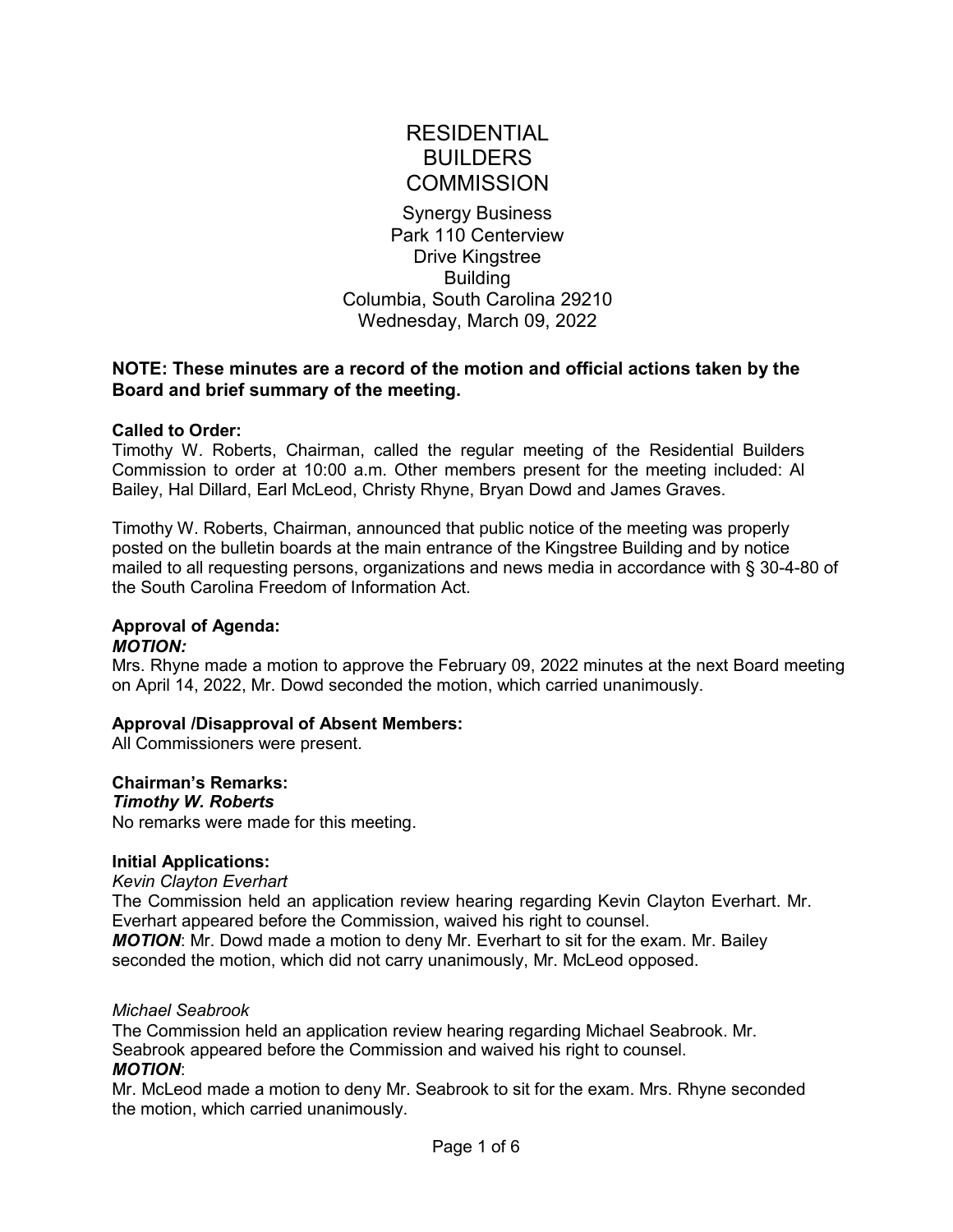## *Terrell Antwan Staley*

The Commission held an application review hearing regarding Terrell Antwan Staley. Mr. Staley appeared before the Commission and waived his right to counsel.

## *MOTION*:

Mr. Bailey made a motion to approve Mr. Staley to sit for the exam. Mr. McLeod seconded the motion, which carried unanimously.

## *Lonnie M. McKenzie*

The Commission held an application review hearing regarding Lonnie M. McKenzie. Mr. McKenzie appeared before the Commission and waived his right to counsel. *MOTION*:

Mr. Bailey made a motion to approve Mr. McKenzie to sit for the exam after he provides proof of his North Carolina Builders license. Mr. Dowd seconded the motion, which carried unanimously.

## *Gregory L. Eberts, Jr.*

The Commission held an application review hearing regarding Gregory L. Eberts, Jr. Mr. Eberts appeared before the Commission and waived his right to counsel. *MOTION*:

Mr. Dillard made a motion to approve Mr. Eberts to sit for the exam. Mrs. Rhyne seconded the motion, which carried unanimously.

#### *Joseph V. Cupertino, Jr.*

The Commission held an application review hearing regarding Joseph V. Cupertino, Jr. Mr. Cupertino appeared before the Commission and waived his right to counsel.

## *MOTION*:

Mr. Bailey made a motion to approve Mr. Cupertino to sit for the exam. Mr. McLeod seconded the motion, which carried unanimously.

#### *Frank W. Jackson, Jr.*

Mr. Jackson asked to be rescheduled. The Commission did not take any action.

## *Larry Meister*

The Commission held an application review hearing regarding Larry Meister. Mr. Meister appeared before the Commission and waived his right to counsel. *MOTION*:

Mr. McLeod made a motion to approve Mr. Meister to sit for the exam. Mr. Dillard seconded the motion, which carried unanimously.

#### *Thomas Scott McKenna*

The Commission held an application review hearing regarding Thomas Scott McKenna. Mr. McKenna appeared before the Commission and waived his right to counsel.

## *MOTION*:

Mr. McLeod made a motion to approve Mr. McKenna to sit for the exam. Mrs. Rhyne seconded the motion, which carried unanimously.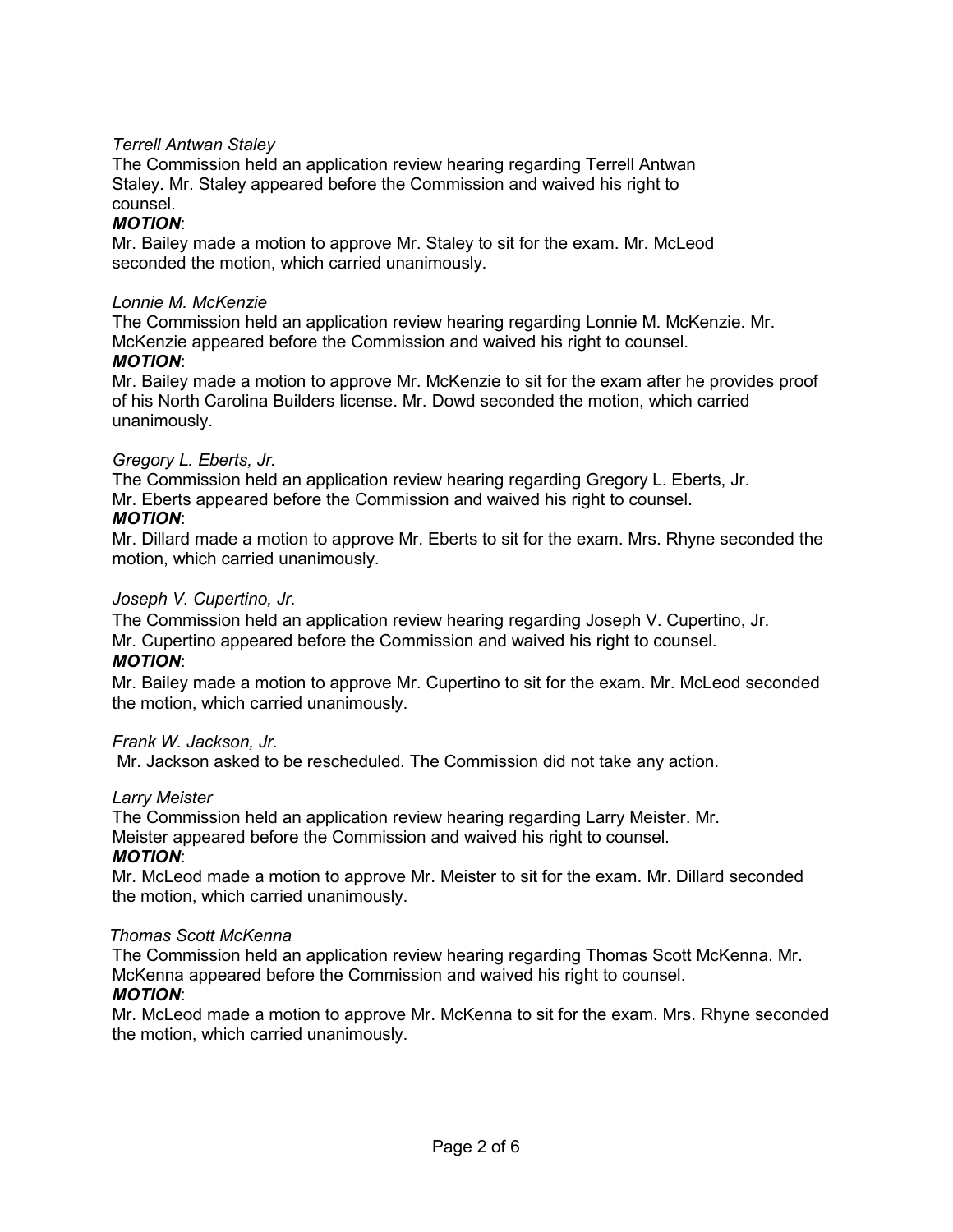## *Kevin Obrien Osteen*

Mr. Osteen asked to be rescheduled. The Commission did not take any action.

#### *Michael T. Andrade*

The Commission held an application review hearing regarding Michael T. Andrade. Mr. Andrade appeared before the Commission and waived his right to counsel. *MOTION*:

Mrs. Rhyne made a motion to approve Mr. Andrade to sit for the exam. Mr. Bailey seconded the motion, which carried unanimously.

#### *Matthew Kent Shoemaker*

The Commission held an application review hearing regarding Matthew Kent Shoemaker. Mr. Shoemaker appeared before the Commission and waived his right to counsel.

## *MOTION*:

Mr. Bailey made a motion to approve Mr. Shoemaker to sit for the exam. Mr. McLeod seconded the motion, which carried unanimously.

#### *Gholamreza Mahoutchian*

Mr. Mahoutchian asked to be rescheduled. The Commission did not take any action.

#### *Stephen Edward Plumb*

The Commission held an application review hearing regarding Stephen Edward Plumb. Mr. Plumb appeared before the Commission and waived his right to counsel. *MOTION*:

Mrs. Rhyne made a motion to approve Mr. Plumb to sit for the exam. Mr. Dillard seconded the motion, which carried unanimously.

## *Michael J. Pestritto*

The Commission held an application review hearing regarding Michael J. Pestritto. Mr. Pestritto appeared before the Commission and waived his right to counsel.

## *MOTION*:

Mr. Dillard made a motion to approve Mr. Pestritto to sit for the exam. Mr. McLeod seconded the motion, which carried unanimously.

#### *Greg John Palmer*

The Commission held an application review hearing regarding Greg John Palmer. Mr. Palmer appeared before the Commission and waived his right to counsel. *MOTION*:

Mr. Bailey made a motion to approve Mr. Palmer to sit for the exam. Mr. McLeod seconded the motion, which carried unanimously.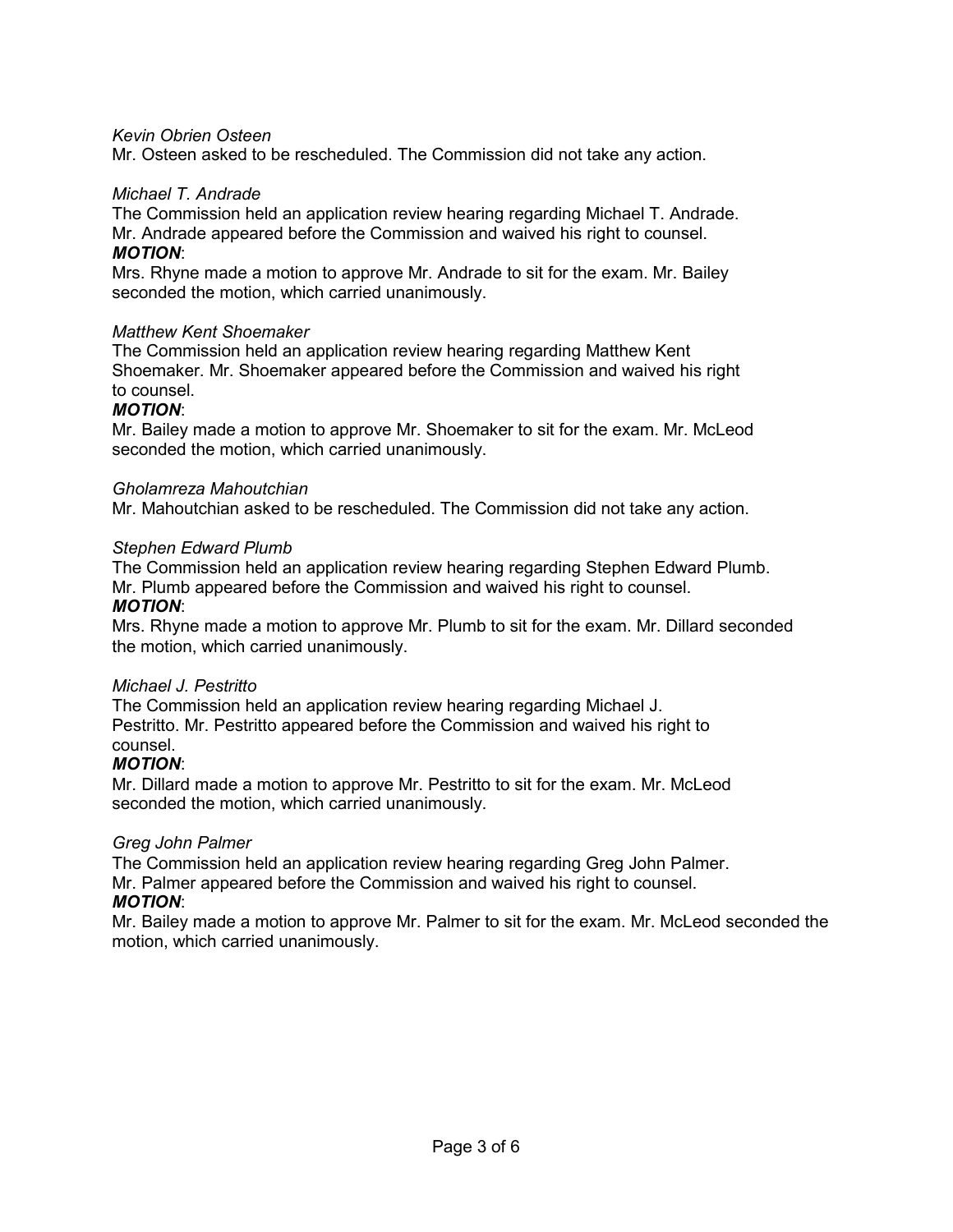## *Jonathan Cornell McCray*

The Commission held an application review hearing regarding Jonathan Cornell McCray. Mr. McCray appeared before the Commission and waived his right to counsel.

## *MOTION*:

Mr. McLeod made a motion to approve Mr. McCray to sit for the exam. Mr. Dillard seconded the motion, which carried unanimously.

## *Daniel Ketola*

The Commission held an application review hearing regarding Daniel Ketola. Mr. Ketola appeared before the Commission and waived his right to counsel. *MOTION*:

Mr. Dillard made a motion to approve Mr. Jenkins to sit for the exam. Mrs. Rhyne seconded the motion, which carried unanimously.

#### *Gerald Andrew Rose*

Mr. Rose asked to be rescheduled. The Commission did not take any action.

#### *Joseph Carl Todd*

The Commission held an application review hearing regarding Joseph Carl Todd. Mr. Todd appeared before the Commission and waived his right to counsel.

#### *MOTION*:

Mr. Bailey made a motion to allow Mr. Todd his residential specialty registration. Mr. McLeod seconded the motion, which did not carry unanimously, with a 3/3 tie vote. To break the tie, Chairman Roberts voted to deny Mr. Todd his specialty registration.

## *Richard L. Owens*

The Commission held an application review hearing regarding Richard L. Owens. Mr. Owens appeared before the Commission and waived his right to counsel. *MOTION*:

Mr. McLeod made a motion to deny Mr. Owen his residential specialty registration. Mr. Bailey seconded the motion, which carried unanimously.

## *Motion to Reconsider*

#### *David R. Gwinn*

The Commission held an application review hearing regarding Mr. David R. Gwinn. Mr. Gwinn appeared before the Commission to present testimony with his attorney Ms. Tracey Pearlman. *MOTION*:

Mr. McLeod made a motion to deny Mr. Gwinn to sit for exam. Mr. Dillard seconded the motion, which carried unanimously.

## *Request to Waive 12 month waiting period after 3 exam fails*

#### *Flemmie Ray Harris*

The Commission held an application review hearing regarding Flemmie Ray Harris. Mr. Harris appeared before the Commission and waived his right to counsel.

No motion was needed. Mr. Harris was informed by the Board he can retake the exam a year after his last attempt. Mr. Harris informed the board he wanted to make sure his work affidavit would still be valid in a year when he reapplies. The Board informed him that his work affidavit is good for 5 years.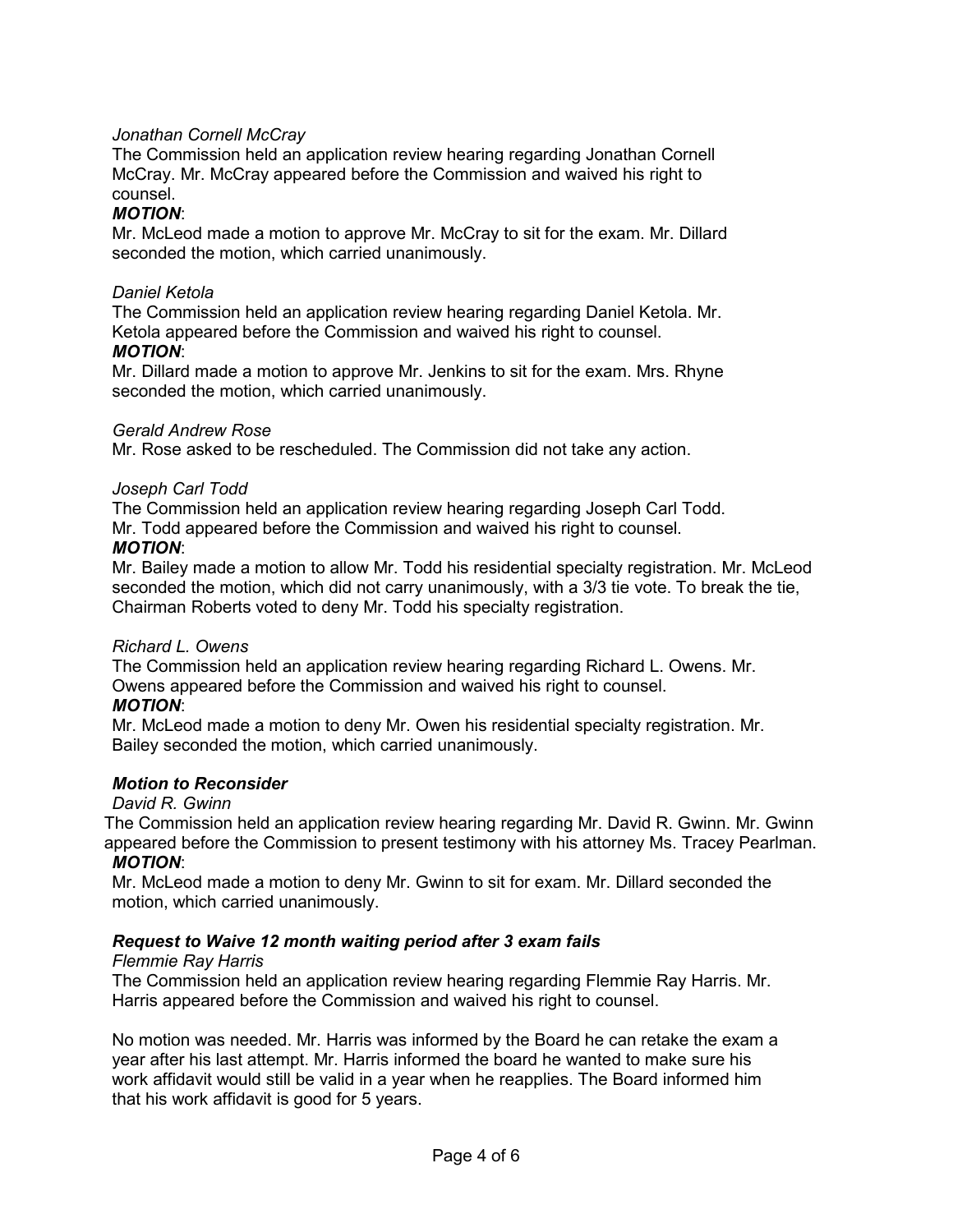## *Request to change specialty contractor registration before renewal*

*Michael P. Fiorillo*

The Commission held an application review hearing regarding Michael P. Fiorillo. Mr. Fiorillo appeared before the Commission and waived his right to counsel.

## *MOTION*:

Mr. Bailey made a motion to approve Mr. Fiorillo's request to change classifications. Mr. McLeod seconded the motion, which did not carry unanimously. Mr. McLeod opposed.

# *Motion to revisit bond requirement*

*Travis Williams* Mr. Williams did not attend. The Commission did not take any action.

## **Final Order Hearing 2018-578; 2019-345; 2019-733**

Mr. Bailey, who served as the hearing officer, recused himself

## *MOTION*:

Mr. Dillard made a motion to accept the Hearing Officer's Recommendation as modified to reduce the sanctions to zero in both cases. While there were violations, they did not rise to the level requiring sanctions. Mrs. Rhyne seconded the motion, which carried unanimously.

## **Administrator's Remarks for Information:**

Janet Baumberger, Administrator for the Residential Builders Commission Ms. Baumberger had no remarks.

## **OIE Report – Mr. Todd Bond:**

*Mr. Todd Bond, Chief Investigator of OIE* Mr. Todd Bond presented the OIE report. He reported the number of investigations as of March 9, 2022.

**As of March 9, 2022: Complaints Received – 160 Active Investigations – 195 Closed Cases – 165**

## **New Business – Mr. Todd Bond:**

*Mr. Todd Bond, Chief Investigator of OIE*

## *1. Recommendations of IRC*

## *MOTION*

Mr. Dowd made a motion to revise the date to show February 23, 2022. Mr. Bailey seconded the motion, which carried unanimously

## *2. Resolution Guidelines*

## *MOTION*

Mrs. Rhyne made a motion to approve the IRC Resolution Guidelines. Mr. Dowd seconded the motion, which carried unanimously

**Old Business:** None

**Public Comments:** None.